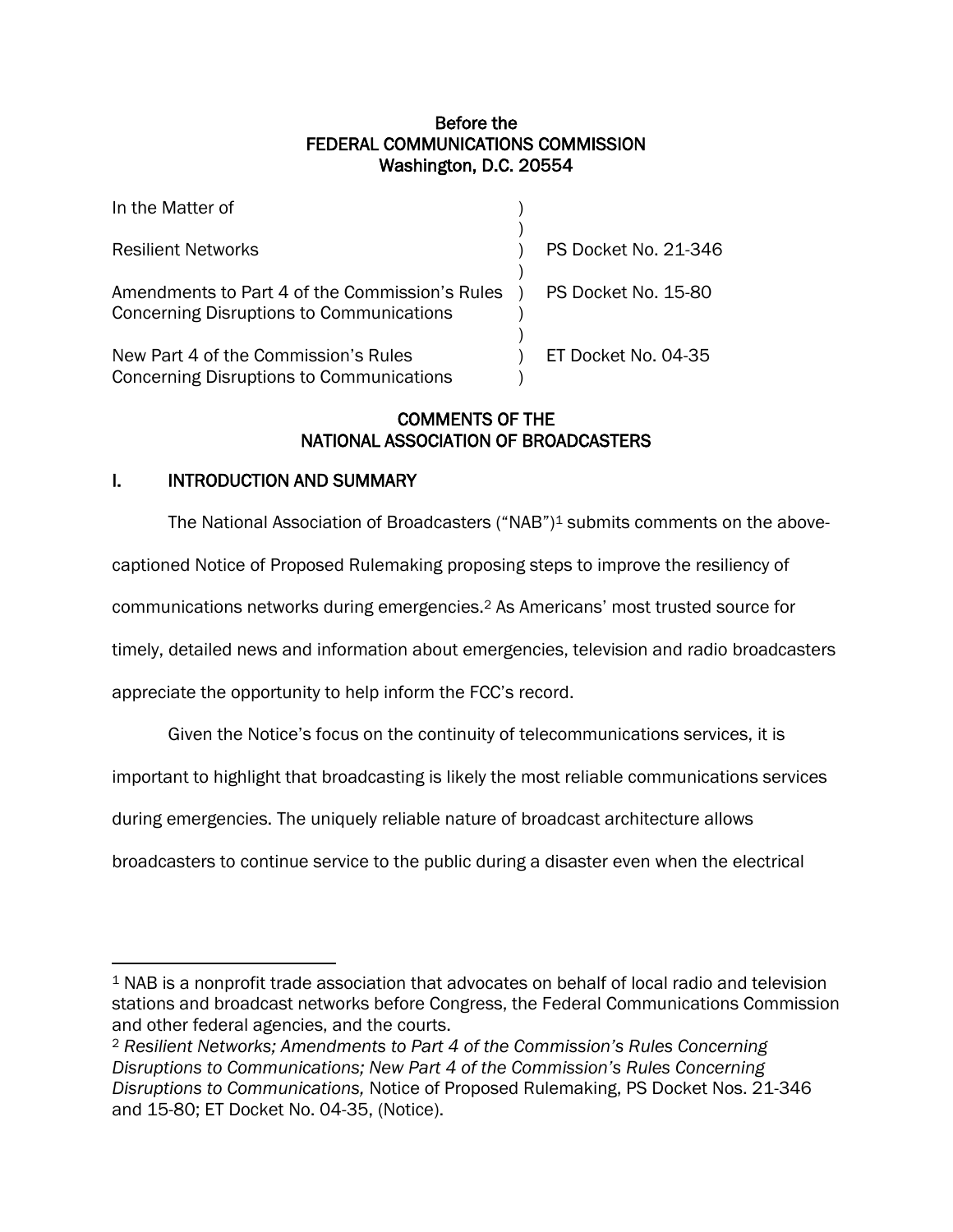grid, cellular service, and the Internet is down. $3$  For example, radio broadcast transmission facilities are designed with redundant systems and backups, auxiliary transmission sites, emergency power, and more, all with the goal of keeping stations on the air in all circumstances. The large coverage areas of AM and FM radio stations and relatively small number of facilities (in particular, compared to cellular networks) further enhances radio's utility during emergencies as it is considerably more feasible to "harden" broadcast facilities than cellular network facilities. Thus, broadcasting can provide Americans with a lifeline to vital, often life-saving information before, during, and after emergencies, such as the path of severe weather, evacuation routes, and where to find food and shelter. Broadcasting's resiliency is an important reason why NAB and the radio industry are working to implement best practices designed to result in an automobile dashboard appearance that is useful and pleasing to listeners, and supports a more consistent user experience across the radio dial.<sup>4</sup> It is also consistent with Congress's recent codification of broadcasters' status as "First Informers," which designates them as "essential service providers" that are entitled to access federal disaster sites to restore service.<sup>5</sup>

Below, NAB responds to the three major inquiries in the Notice. First, although many radio and television participate in the Disaster Information Reporting System (DIRS), mandating DIRS reporting would be unduly burdensome for some broadcasters. Many smaller stations simply lack the bandwidth to log in, assess their operational status, and

<sup>3</sup> Danielle Venton, KQED, *When Your Power's Out, Internet's Off and There's No Cell Service, Radio Still Works* (Nov. 8, 2019), available at [https://www.kqed.org/science/1950762/](https://www.kqed.org/science/1950762/%20when-your-powers-out-internets-off-and-theres-no-cell-service-radio-still-works)  [when-your-powers-out-internets-off-and-theres-no-cell-service-radio-still-works.](https://www.kqed.org/science/1950762/%20when-your-powers-out-internets-off-and-theres-no-cell-service-radio-still-works) <sup>4</sup> *See* [https://www.nab.org/innovation/autoInitiative.asp.](https://www.nab.org/innovation/autoInitiative.asp)

<sup>5</sup> Consolidated Appropriations Act, 2018, Pub. L. No. 115–141, §302, 132 Stat. 348 (2018); Robert T. Stafford Disaster Relief and Emergency Assistance Act, Pub L. No. 100- 707, 42 U.S.C. § 5189e(a).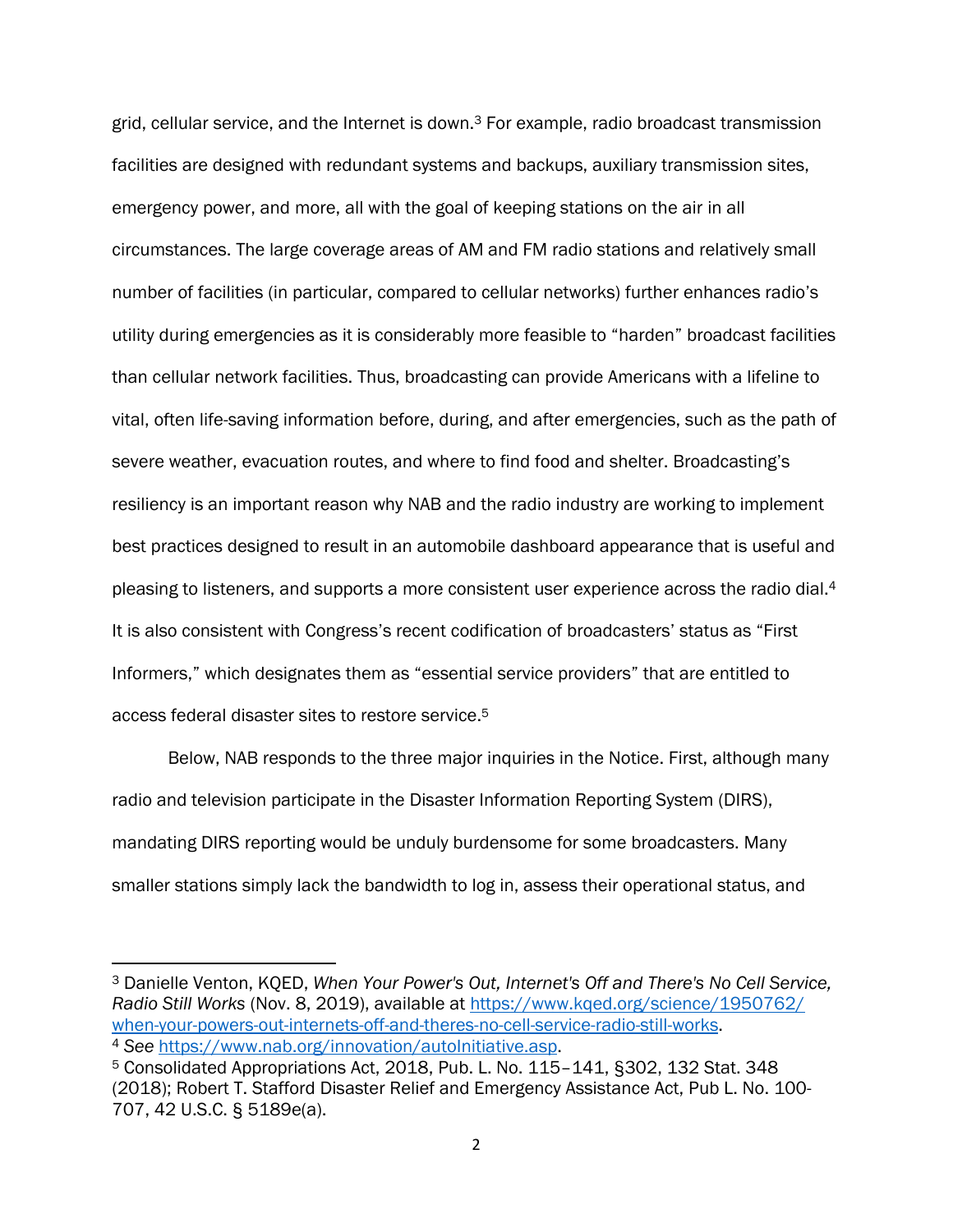complete DIRS reports in the midst of an emergency. Mandating DIRS filings would force stations to redirect their already-strained staff away from trying to maintain or restore service to fill out a government form. Thus, requiring DIRS reporting could undermine the FCC's overriding goal of improving public safety by disrupting stations' efforts to provide the critical emergency information on which American's rely. NAB also suggests several procedural steps the FCC should consider to improve the efficiency of DIRS reporting. Second, NAB believes that including broadcasters within the Wireless Network Resiliency Cooperative Framework is inapposite and unnecessary. Formal arrangements are not needed to facilitate coordination among broadcasters or among broadcasters and other communications providers. Also, the Framework is largely focused on ensuring 911 service, and broadcasters already make sure to keep the public informed about the status of telephony services during disasters. Finally, NAB appreciates the FCC's exploration of communications resilience strategies for power outages. Stations plan and prepare for disasters, including steps for maintaining operations when commercial power fails. However, new rules requiring stations to install generators and maintain fuel reserves would be unreasonable, given that stations already strive to withstand power failures to the best of their ability and depending on their specific geographic circumstances. Instead, the FCC should consider ways to support broadcasters, such as facilitating the restoration of electricity and prioritization of fuel to stations, and promoting physical access by station personnel to their facilities during emergencies.

### II. PARTICIPATION IN DIRS SHOULD REMAIN VOLUNTARY

The FCC created DIRS in 2007, in response to Hurricane Katrina. DIRS is a voluntarily online system through which the FCC collects operational status information from

3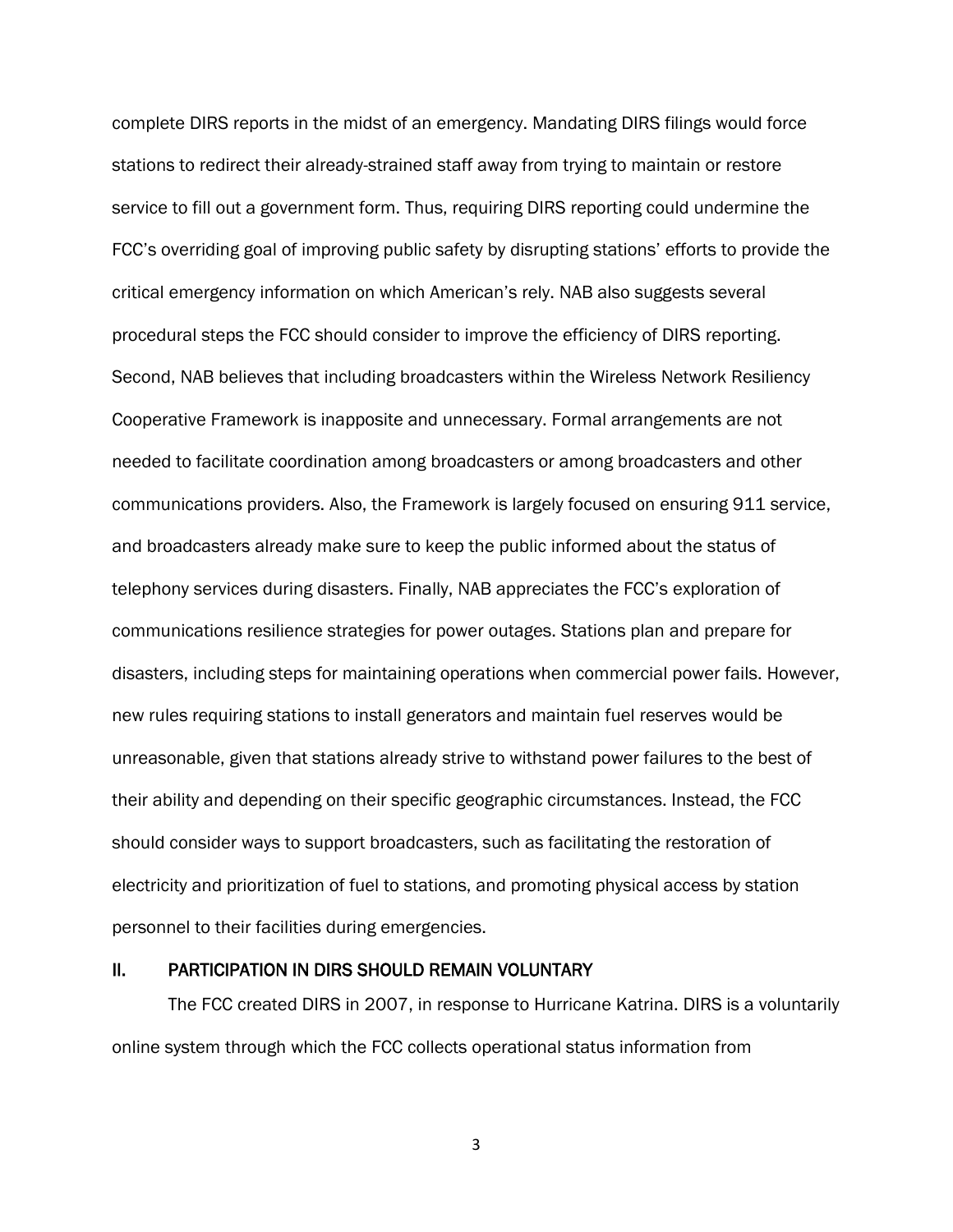broadcasters and other communications providers during major disasters. <sup>6</sup> NAB is proud to assist the FCC in distributing notice that DIRS has been activated. The FCC states that DIRS allows it to collect and analyze data that enhances the FCC's and other government agencies' situational awareness of communications outages during disasters.<sup>7</sup>

The FCC observes that, although many large providers participate in DIRS, smaller providers often do not, which reduces the FCC's ability to analyze network reliability, particularly the status of 911 service, and causes uncertainty as to whether a provider has chosen not to file or could not due to a lack of Internet access or some other reason.<sup>8</sup> The FCC also notes that participation in the Network Outage Reporting System (NORS), which tracks voice and other outages, is mandatory for telephone providers. The FCC states that certain distinctions between the information collected in DIRS and NORS cause an information gap that reduces its visibility into the status of 911 service.<sup>9</sup> Thus, the FCC asks how it can increase voluntary participation in DIRS, or if it should consider making DIRS reporting mandatory.<sup>10</sup>

As an initial matter, we note that the FCC examined this same question when establishing DIRS in 2007.<sup>11</sup> The FCC found that the voluntary process used during Hurricane Katrina provided the necessary information on a timely basis, and that a mandatory process would be less adaptable to the unique circumstances of various crises.

<sup>6</sup> *See* [https://www.fcc.gov/general/disaster-information-reporting-system-dirs-0.](https://www.fcc.gov/general/disaster-information-reporting-system-dirs-0)

 $7$  Notice at  $9$  6.

<sup>8</sup> *Id*. at ¶ 27.

<sup>9</sup> *Id*. at ¶ 28 and note 48.

<sup>10</sup> *Id*. at ¶ 29.

<sup>11</sup> *Recommendations of the Independent Panel Reviewing the Impact of Hurricane Katrina on Communications Networks*, Order, EB Docket No. 06-119, 22 FCC Rcd 10541, 10547-49 (2007).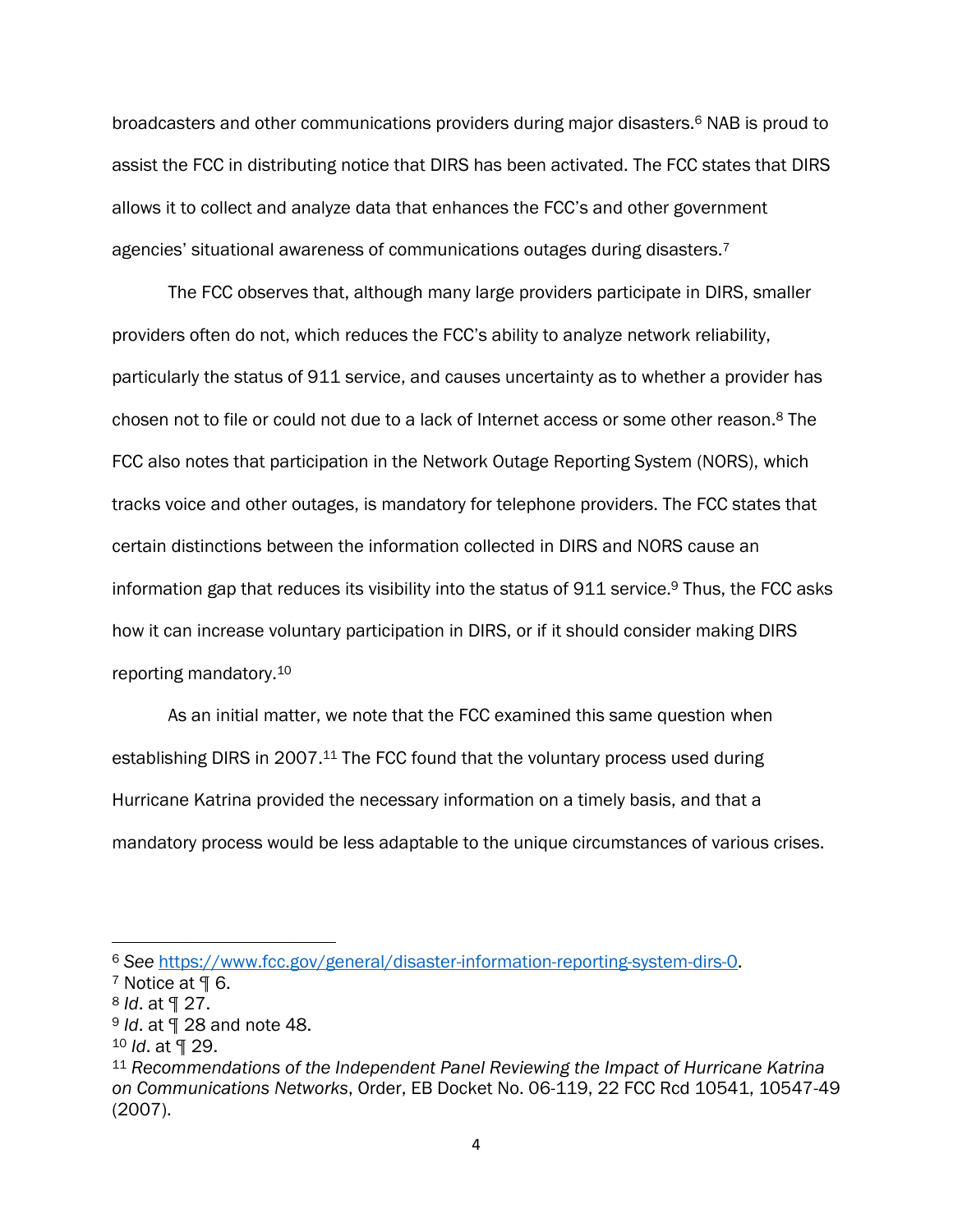Therefore, it determined that retaining DIRS as a voluntary option is more effective. NAB submits that nothing has changed since 2007 to warrant a reversal of this approach.

The Notice is unmistakably focused on improving the FCC's awareness of 911 service during disasters. The FCC frames the entire inquiry in terms of "equip[ping] the Commission and its federal and local partners with actionable situational awareness information for identifying and resolving threats to 911 and other emergency service communications."<sup>12</sup> The Notice also highlights the effect of fewer DIRS filings by smaller providers on its awareness of 911 status during emergencies.<sup>13</sup> However, reversing the long-standing voluntary nature of DIRS reporting for broadcasters will not address the FCC's concerns regarding 911 service because broadcasters do not provide telephone service. Indeed, broadcasting is not even mentioned in the sections of the Notice regarding DIRS. This alone should end any inquiry into whether participation in DIRS should be required of radio or television stations.

In addition, as the FCC concedes, requiring DIRS reporting would impose "additional burdens on service providers, particularly as DIRS reports are filed in the midst of disasters and other emergencies."<sup>14</sup> DIRS is activated in limited emergency situations, when broadcasters' already-strained staff are trying to maintain or restore operations in the face of disaster. Mandating DIRS reporting would further tax these resources and disrupt stations' ability to provide Americans with important news and information about emergencies. NAB estimates that several thousand radio stations may have five or fewer employees, and understands that some of these stations choose not to participate in DIRS

<sup>12</sup> Notice at ¶ 27.

<sup>13</sup> *Id*. at ¶ 28.

<sup>14</sup> *Id*. at ¶ 29.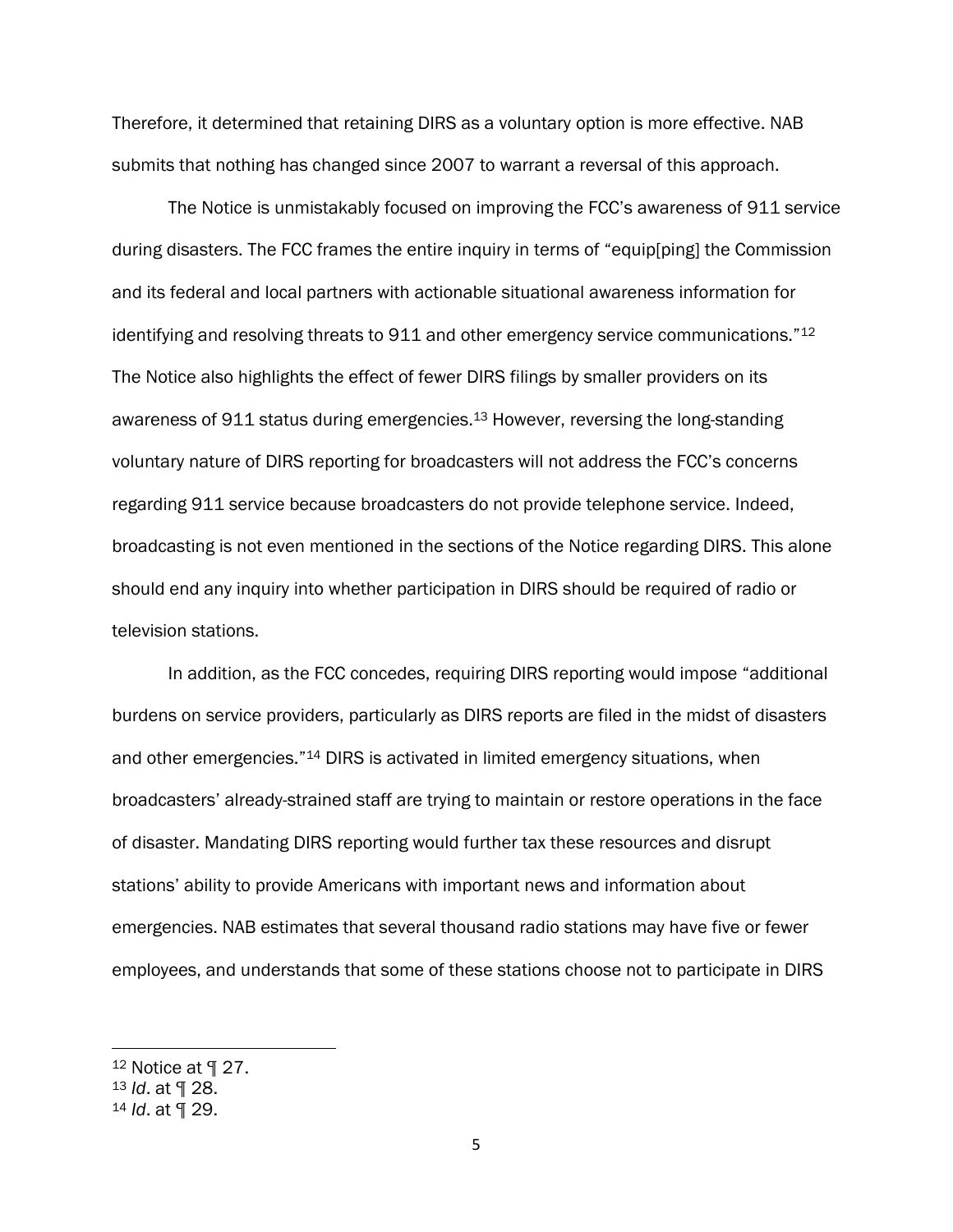because they barely have the capacity to respond to an emergency, never mind log into DIRS and provide the required information.<sup>15</sup> Moreover, disasters often lead to power outages and the loss of telephone and Internet access, making it difficult if not impossible for smaller stations without a corporate support infrastructure to file a DIRS report. Larger broadcasters are more likely to participate in DIRS because they have an engineer or chief of operations who is capable of assessing and reporting their stations' status.<sup>16</sup> However, even for stations with larger staffs, it is quite likely that the person who is equipped to file a DIRS report is also responsible for leading the station's efforts to maintain operations.

NAB acknowledges the potential benefits of DIRS participation cited by the FCC, such as increasing the FCC's situational awareness during a disaster and the ability to share status information with government partners. Nevertheless, some DIRS participants have expressed uncertainty as to the value of DIRS reporting. For example, the Vice President of Station Operations for a large television group stated that filing in DIRS has never seemed to help accelerate the recovery of one of their facilities following a disaster, or help locate needed supplies like fuel, food, and water. The Chief Engineer for a television station in a hurricane-prone area expressed appreciation for the FCC's outreach to their state broadcasting association, but characterized DIRS reporting as a one-way road. And one radio broadcaster in the Southeast mentioned an email from the Department of Homeland Security during Hurricane Ida with instructions on how to seek assistance from their state

<sup>15</sup> *See 2017 Atlantic Hurricane Season Impact on Communications Report and Recommendations*, PS Docket No. 17-344, at ¶ 23 (Aug. 24, 2018) (noting that "in Puerto Rico and the USVI, many broadcasters were not even able to report their own inoperability" during Hurricane Irma).

<sup>16</sup> For some of the largest broadcasters, mandatory DIRS reporting would not be objectionable because they have a centralized team, provided the FCC retains its current practice of allowing collective filings for multiple stations from a company's headquarters.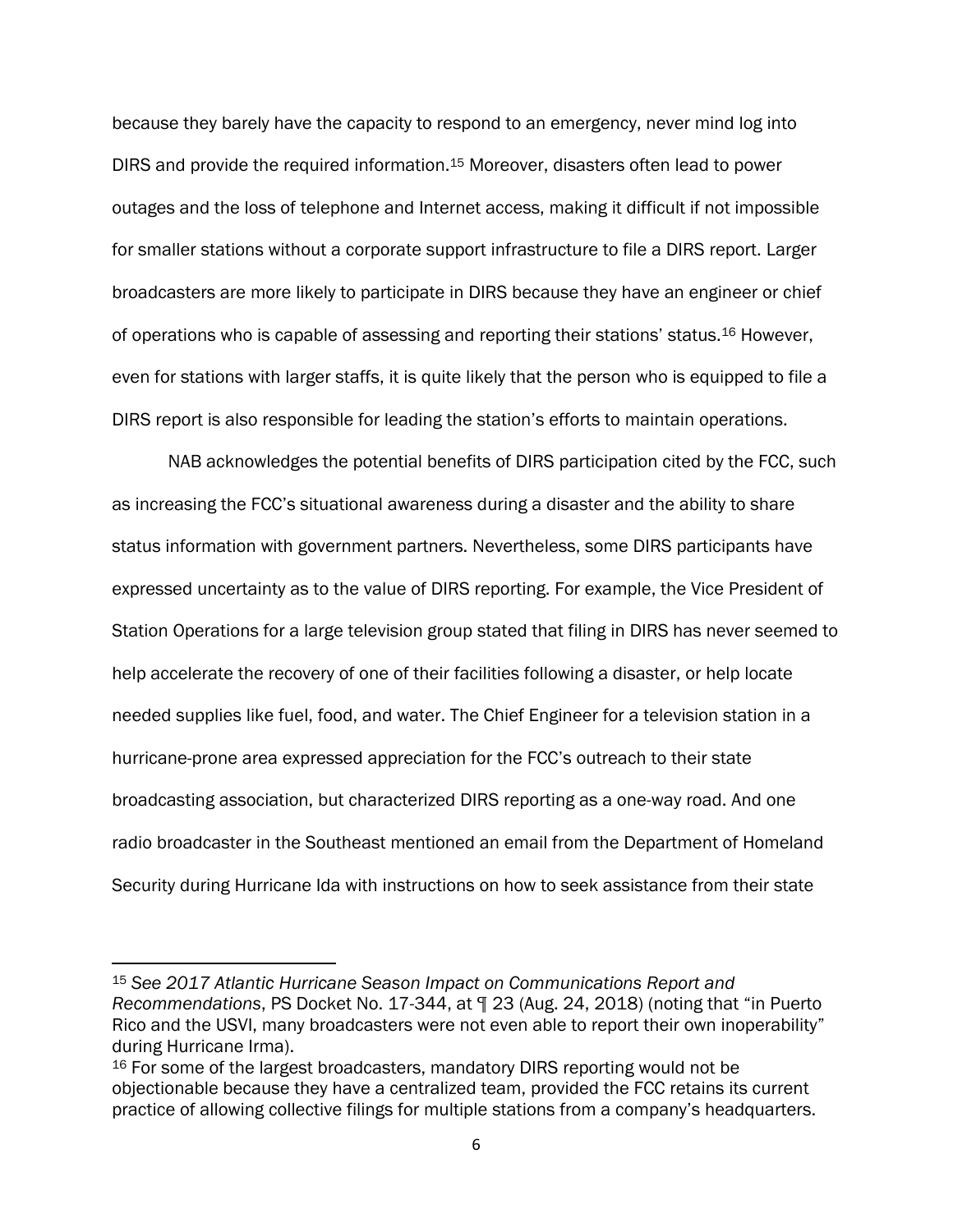government to find fuel. However, that notice came in a broadly issued email that was not linked to DIRS nor targeted to DIRS filers that indicated a need for fuel. Thus, some broadcasters perceive that the burdens of DIRS reporting during times of crisis outweigh the more speculative, less apparent benefits,<sup>17</sup> and may undermine the FCC's goal of improving public safety by disrupting their efforts to produce emergency news. For these reasons, NAB strongly supports retaining the existing voluntary nature of DIRS.

Finally, the mandatory nature of NORS is irrelevant to the DIRS filing requirements. The workforces of most radio and television stations pale in comparison to telephony providers that must file NORS reports, particularly technical staff. Unlike broadcasters, few telephony providers are local-only or lack a corporate support infrastructure than can handle their NORS filings. More than a decade ago, the FCC itself highlighted the "significant differences" between the purposes of DIRS and a mandatory outage reporting system.<sup>18</sup> The FCC explained that "DIRS is a reporting system for use in disasters where it is important to have maximum flexibility in the types of information requested. DIRS is rarely activated, and the urgent events that lead to its activation tend to motivate communications providers to cooperate in providing the information that is needed to support the Federal response."<sup>19</sup> In

<sup>18</sup> *Extending Outage Reporting to [Interconnected](https://advance.lexis.com/api/document/collection/administrative-materials/id/52W6-3T10-01KR-92SK-00000-00?page=7189&reporter=2124&cite=%2026%20FCC%20Rcd%207166&context=1000516) Voice over Internet Protocol Service Providers and Broadband Internet Service Providers*, Notice of Proposed [Rulemaking,](https://advance.lexis.com/api/document/collection/administrative-materials/id/52W6-3T10-01KR-92SK-00000-00?page=7189&reporter=2124&cite=%2026%20FCC%20Rcd%207166&context=1000516) 26 FCC Rcd 7166 [\(2011\).](https://advance.lexis.com/api/document/collection/administrative-materials/id/52W6-3T10-01KR-92SK-00000-00?page=7189&reporter=2124&cite=%2026%20FCC%20Rcd%207166&context=1000516)

<sup>&</sup>lt;sup>17</sup> A recent report by the Government Accountability Office (GAO) highlighted several actions the FCC took during Hurricane Maria, including activating DIRS, monitoring the status of key broadcasters in affected areas, and making Universal Service Funds available to help telecommunications carriers restore service. However, the report did not note any specific actions that directly helped broadcast stations in Puerto Rico or USVI, and found that the FCC's role in responding to disasters is not clearly defined in the Department of Homeland Security's National Response Framework. GAO, *FCC Assisted in Hurricane Maria Restoration, but a Clarified Role and Enhanced Communications are Needed* at 15-18 (2021), [https://www.gao.gov/assets/gao-21-297.pdf.](https://www.gao.gov/assets/gao-21-297.pdf%20(2021)

<sup>19</sup> *Id.* at 7190.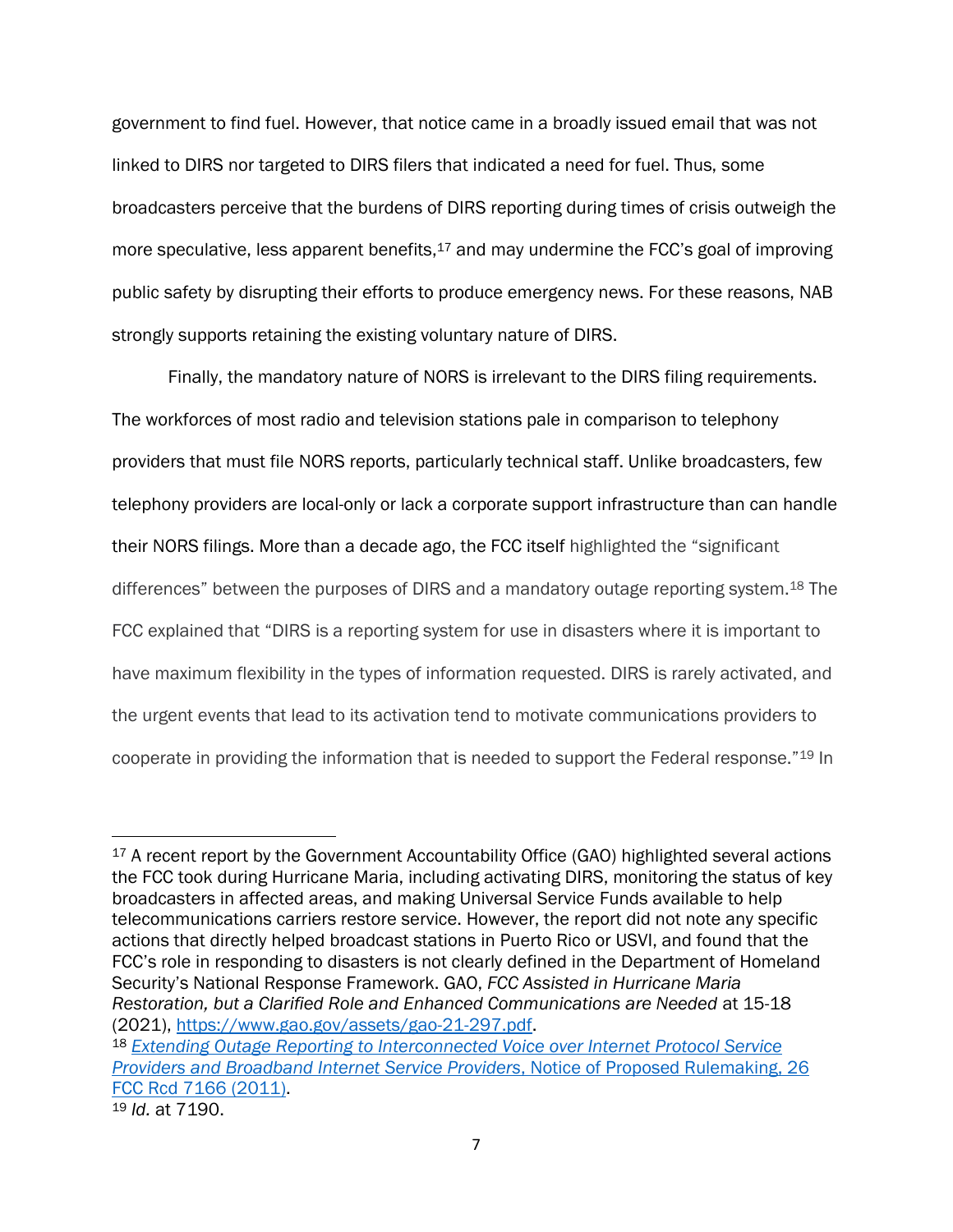contrast, the FCC determined that mandatory outage reporting was necessary for VOIP and ISP providers because of the importance of the reliability and resiliency of broadband communications for the nation's 911 system and overall emergency response.<sup>20</sup> Thus, the FCC determined that DIRS mandatory reporting was unnecessary.

Alternatively, if the FCC still believes that DIRS should be mandatory, perhaps the onus should be on government to create and fund an automated system that identifies which broadcast stations are operating during a disaster. For example, the FCC could consider expanding its "Roll Call" program, which uses specialized spectrum observation equipment to determine examine the radio spectrum and identify disaster-related communications outages.<sup>21</sup> This program identifies outages by studying the radio frequency spectrum "Pre-disaster" and "Post-disaster" and comparing those results to each other and to licensee databases to determine which critical infrastructure systems are down. This capability can also be used to identify broadcast stations that may have been affected in the "Post-Disaster" area. FEMA could use the data from Roll Call to perform a damage assessment and prioritize the resources needed to restore communications.

Apart from the question whether DIRS reporting should be mandatory, NAB has collected a few suggestions from broadcasters for ways to improve the system:

- Create a DIRS app to allow filers to access the system through mobile devices;
- Enhance the confidentiality of DIRS data. The daily communications status reports issued by the FCC during a disaster list the operational status of radio and television stations reporting their status by individual call letters.<sup>22</sup> Contrast this to the descriptions of other communications services in these reports, which indicate operational status not by company name, but rather by the number of inoperable cell sites in a county or the number of cable and wireline subscribers

<sup>20</sup> *Id*.

<sup>21</sup> *See* [https://www.fcc.gov/over-air-spectrum-observation-capabilities.](https://www.fcc.gov/over-air-spectrum-observation-capabilities)

<sup>22</sup> *See, e.g., Communications Status Report for Areas Impacted by Hurricane Ida* at 9 (Sep.

<sup>1, 2021),</sup> available at [https://www.fcc.gov/document/hurricane-ida-communications-status](https://www.fcc.gov/document/hurricane-ida-communications-status-report-september-1-2021)[report-september-1-2021.](https://www.fcc.gov/document/hurricane-ida-communications-status-report-september-1-2021)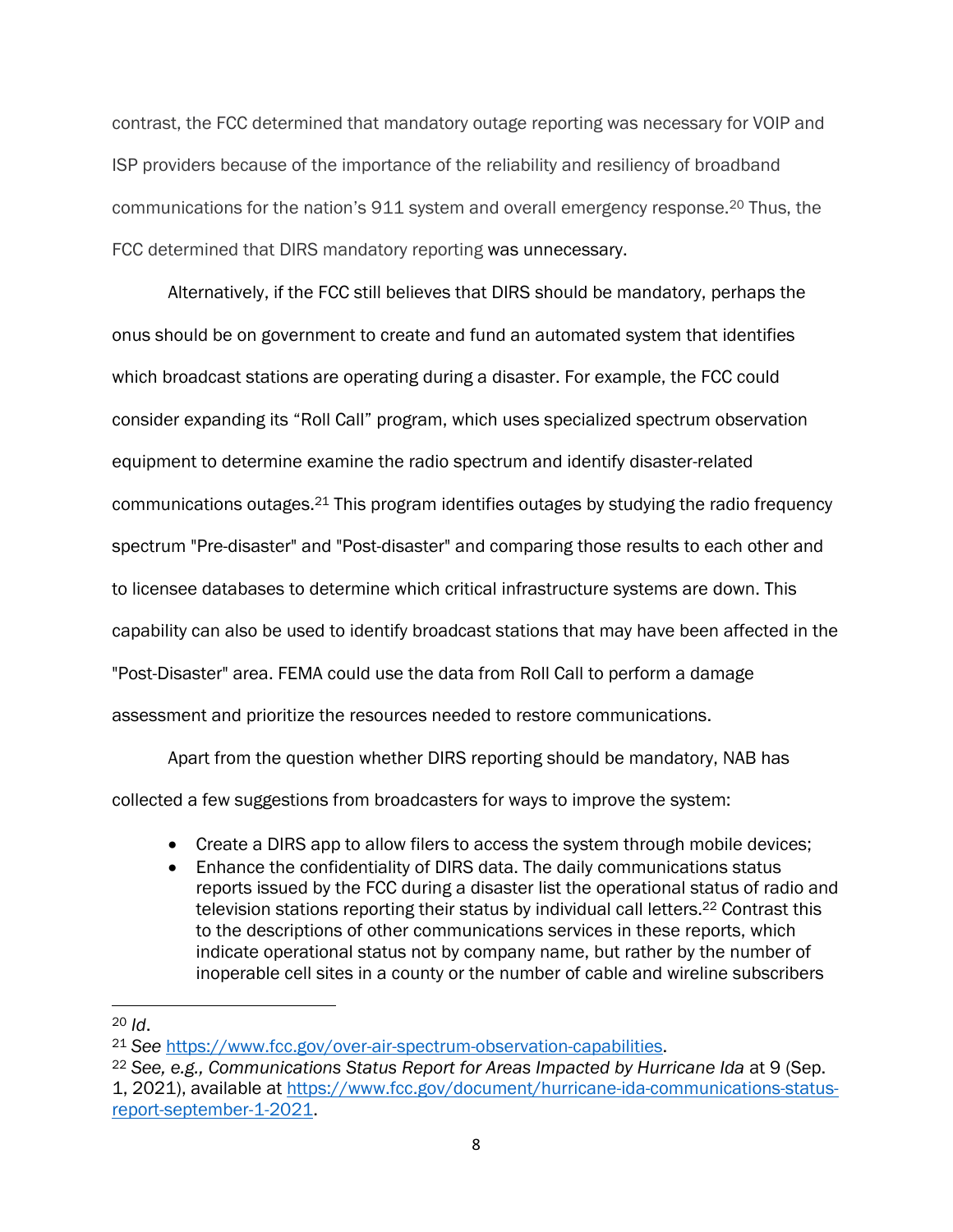without service. An individual broadcast station's operational status during an emergency could be considered competitive information. The FCC should consider publishing broadcast-related DIRS data in an anonymous manner that still provides the necessary information, such as "10% of reporting FM radio stations in Springfield County reported being out of service." Alternatively, DIRS should allow filers to opt out of public disclosure of their DIRS information;

- DIRS should automatically populate a company's stations in the affected areas into a grid that would allow a filer to provide the requested data about individual stations through a simple box-checking process;
- The ability to edit or update records should be improved. For example, the current system does not allow a filer to delete a record if the wrong frequency is mistakenly entered; and/or
- Additional causes for service disruptions should be added to the current fuel/generator that is listed, such as floods or a tower downed by wind.

NAB looks forward to working with the FCC to implement these proposals.

### III. EXPANDING THE WIRELESS FRAMEWORK TO INCLUDE BROADCASTERS IS INAPPOSITE AND UNNECESSARY

The FCC seeks comment on expanding the Wireless Network Resiliency Cooperative

Framework (Framework) to include broadcasters,<sup>23</sup> and whether the FCC should revisit the

voluntary nature of participation in the Framework.<sup>24</sup> NAB agrees that the framework is a

reasonable approach to promoting the availability of wireless services during times of crisis

and increasing transparency around wireless resiliency.<sup>25</sup> The FCC correctly aims to improve

the Framework's effectiveness by expanding opportunities to activate the Framework or the

scope of participants.<sup>26</sup>

However, including broadcasters within the Framework is inapposite and

unnecessary. First, the Framework is focused on the resiliency of wireless services during

emergencies, such as arrangements for roaming and the restoration of wireless service,

none of which broadcasters provide. Moreover, wireless and broadcast services use

 $23$  Notice at  $\P$  16.

<sup>24</sup> *Id*. at 14.

<sup>25</sup> *Improving the Resiliency of Mobile Wireless Communications Networks*, PS Docket Nos. 13-239 and 11-60, 31 FCC Rcd 13745, 13746 (2016).

 $26$  Notice at  $\P$  16.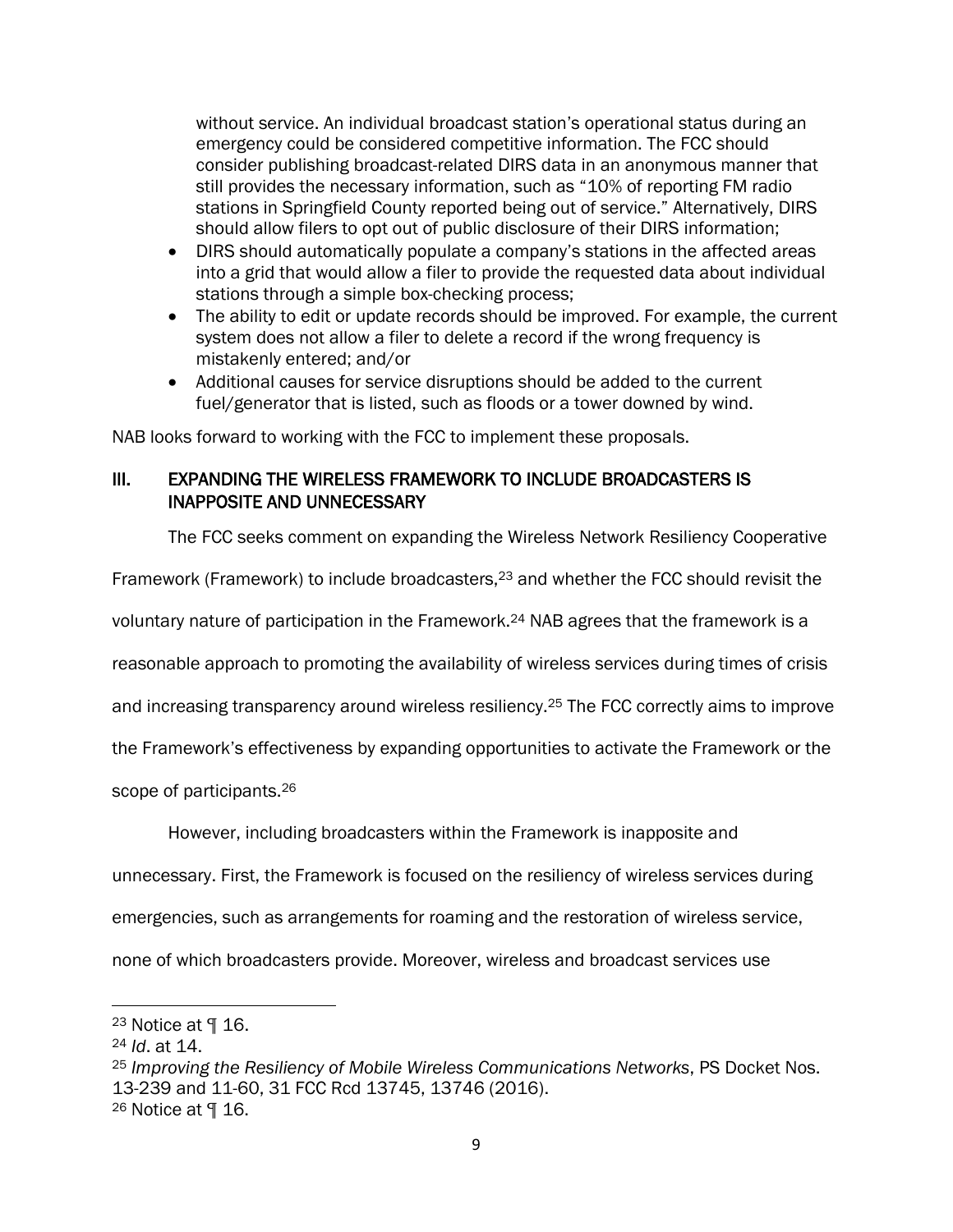different networks and technology, serve different purposes, and viewed completely differently by Americans.

The FCC notes that the framework commits participants to foster mutual aid during disasters, and asks whether any benefits would result if broadcasters and other communications providers agreed to participate.<sup>27</sup> The FCC also seeks comment on how wireless providers can make sure that consumer information about emergency planning and resources is available to all Americans.<sup>28</sup> Formal arrangements are not required in this context, and NAB would strongly object to any mandatory procedures. As discussed above regarding DIRS, many broadcasters are frequently overwhelmed during times of crisis. Forcing stations to redirect their limited resources away from efforts to maintain operations to file more reports with the FCC or coordinate with wireless carriers would be an inefficient use of their time. Voluntary measures may be more workable and consistent with broadcasters' existing practices, given that broadcasters already cooperate during emergencies, sharing equipment and other resources.<sup>29</sup> Radio and TV stations would be pleased to engage in similar opportunities with other communications providers on a voluntary, ad hoc basis depending on their needs and resources.

In addition, radio and television stations already make sure to keep the public informed about the status of telephone service as part of their news coverage of emergencies.<sup>30</sup> Broadcasters also routinely publicize consumer information about how to

<sup>27</sup> *Id*. at ¶ 19.

<sup>28</sup> *Id*. at ¶ 22.

<sup>29</sup> Comments of the National Association of Broadcasters, EB Docket No. 04-296 at 5-8 (May 28, 2014).

<sup>30</sup> *See, e.g.*, *Did You Have a Cell Signal After Hurricane Ida?*, 4WWL (New Orleans, LA) (Sep. 5, 2021), available at [https://www.wwltv.com/article/weather/hurricane/did-you-have-a](https://www.wwltv.com/article/weather/hurricane/did-you-have-a-cell-signal-after-ida/289-49bc574b-47f1-48bf-862a-7ccf07ff5781)[cell-signal-after-ida/289-49bc574b-47f1-48bf-862a-7ccf07ff5781;](https://www.wwltv.com/article/weather/hurricane/did-you-have-a-cell-signal-after-ida/289-49bc574b-47f1-48bf-862a-7ccf07ff5781) *The Investigators:*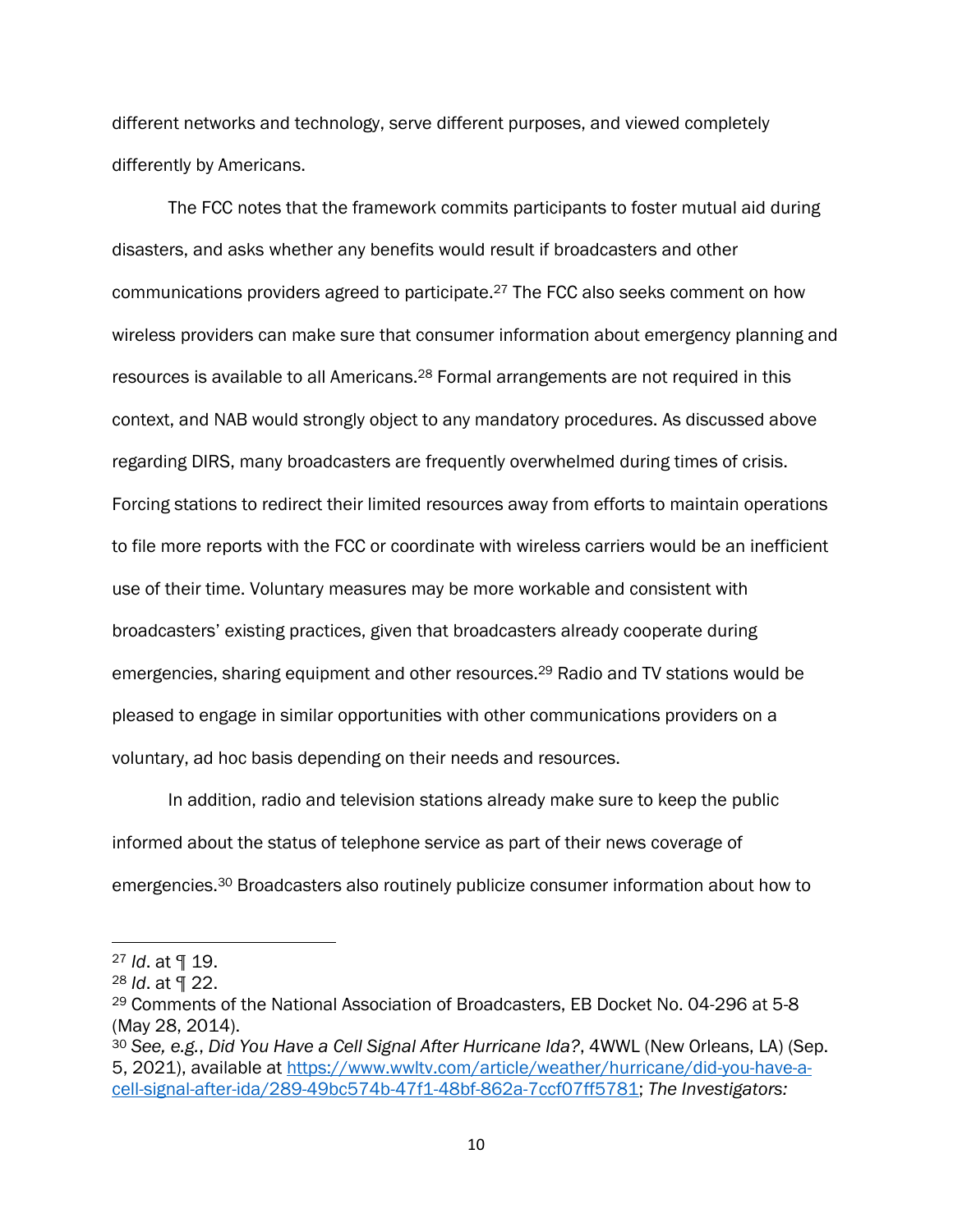prepare for communications outages and would have no objections to airing public service announcements created by the wireless industry.<sup>31</sup> Again, however, no mandatory or formalized arrangements are needed to effectuate this kind of coordination. Communications providers of all stripes are perfectly capable of cooperating on such efforts without government intervention. In fact, federal rules may impede continuity efforts by limiting providers' flexibility to respond nimbly to an emergency.

# IV. BROADCASTERS ALREADY STRIVE TO ENSURE CONTINUITY OF SERVICE TO THE BEST OF THEIR ABILITY IN THE ABSENCE OF FEDERAL REQUIREMENTS

The FCC states that a lack of power is the biggest reason that communications

networks fail in the aftermath of a disaster.<sup>32</sup> Without power, emergency management

officials cannot communicate emergency warnings and other important messages to the

public or coordinate among themselves. The FCC also notes that the number of power

failures that have impacted communications has increased in recent years.<sup>33</sup> Although the

Notice focuses largely on cell site outages, broadcasters' experiences are consistent. Radio

and television stations have also observed a trend toward more frequent, prolonged power

failures and redoubled efforts to prepare in response.<sup>34</sup> For example, power failures caused

*Phone Issues Persist Following Hurricane Ida*, WAFB9 (Baton Rouge, LA) (Sep. 2, 2021), available at [https://www.wafb.com/2021/09/02/investigators-phone-issues-persist](https://www.wafb.com/2021/09/02/investigators-phone-issues-persist-following-hurricane-ida/)[following-hurricane-ida/.](https://www.wafb.com/2021/09/02/investigators-phone-issues-persist-following-hurricane-ida/)

<sup>31</sup> *See e.g.*, *If a Hurricane Hits, Can You Count on Your Cell Phone*, KHOU-11 (Houston, TX) (June 1, 2017), available at [https://www.khou.com/article/weather/hurricane-central/if-a](https://www.khou.com/article/weather/hurricane-central/if-a-hurricane-hits-can-you-count-on-your-cell-phone/444953789)[hurricane-hits-can-you-count-on-your-cell-phone/444953789](https://www.khou.com/article/weather/hurricane-central/if-a-hurricane-hits-can-you-count-on-your-cell-phone/444953789) (describing tips for consumer use of cell phones in advance of a disaster).

<sup>32</sup> Notice at ¶ 34.

<sup>33</sup> *Id*.

<sup>34</sup> *See, e.g., Garrett Hering, US Power Outages Jumped 73% Amid Extreme Weather Events*, S&P Global (Jan. 19, 2021), available at [https://www.spglobal.com/marketintelligence/](https://www.spglobal.com/marketintelligence/%20en/news-insights/latest-news-headlines/us-power-outages-jumped-73-in-2020-amid-extreme-weather-events-62181994)  [en/news-insights/latest-news-headlines/us-power-outages-jumped-73-in-2020-amid](https://www.spglobal.com/marketintelligence/%20en/news-insights/latest-news-headlines/us-power-outages-jumped-73-in-2020-amid-extreme-weather-events-62181994)[extreme-weather-events-62181994;](https://www.spglobal.com/marketintelligence/%20en/news-insights/latest-news-headlines/us-power-outages-jumped-73-in-2020-amid-extreme-weather-events-62181994) Jessica Villagomez, *Local TV, Radio Stations Still Off-air as Willis Tower Electrical Substation Dries Out*, Chicago Tribune (May 21, 2020) (flooding shuts down electricity to tower), available at [https://www.chicagotribune.com/weather/ct-](https://www.chicagotribune.com/weather/ct-chicago-weather-willis-tower-tv-radio-outages-20200520-wvfjbipllnemvpnowa3uoqunbi-story.html)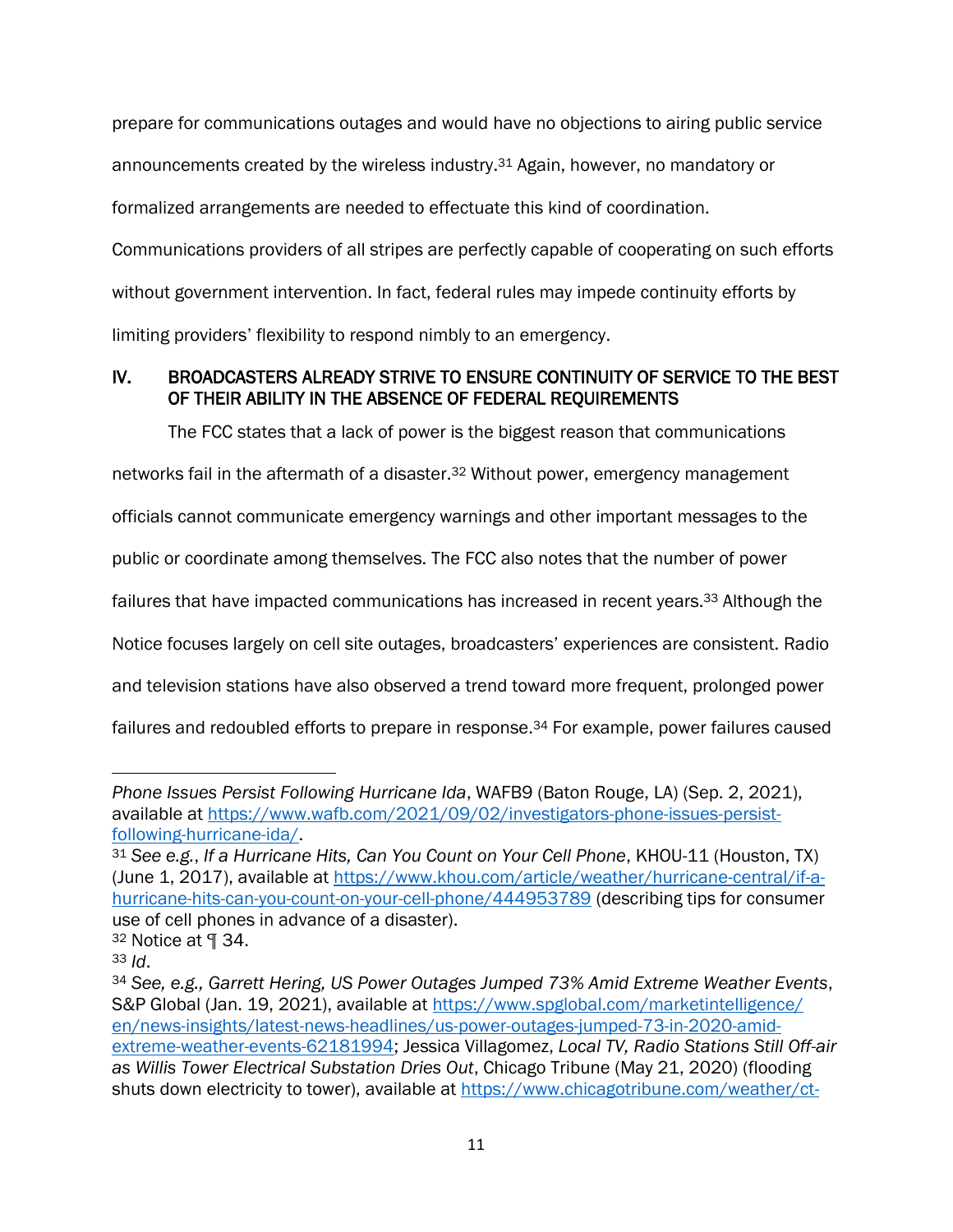by Hurricane Maria delayed the restoration of some radio and television stations in Puerto Rico for months.<sup>35</sup> NAB thus appreciates the FCC's exploration of communications resilience strategies for power outages.<sup>36</sup> In particular, we support the Notice's general bent toward considering ways to improve coordination among stakeholders and surveying the existing efforts of providers to maintain service, instead of proposing a litany of new mandates.<sup>37</sup>

As noted above, broadcasters take their role as First Informers seriously. Local broadcasters are woven into the fabric of their local communities and are committed to keeping their neighbors informed and safe during emergencies. Broadcasters, especially those in areas prone to severe weather conditions, plan and prepare throughout the year for disasters. They create, review, and practice their disaster response plans under various scenarios, enabling them to efficiently trigger such plans when disaster strikes. Stations also arrange to share equipment and programming with other stations, even competitors, on a voluntary, ad hoc basis if the need arises. They also forge relationships with local emergency managers to facilitate communication during disasters. In addition, television and radio stations complement their on-air coverage of emergencies with information on their websites and social media. Combined with the reliable, decentralized nature of broadcast

[chicago-weather-willis-tower-tv-radio-outages-20200520-wvfjbipllnemvpnowa3uoqunbi](https://www.chicagotribune.com/weather/ct-chicago-weather-willis-tower-tv-radio-outages-20200520-wvfjbipllnemvpnowa3uoqunbi-story.html)[story.html;](https://www.chicagotribune.com/weather/ct-chicago-weather-willis-tower-tv-radio-outages-20200520-wvfjbipllnemvpnowa3uoqunbi-story.html) *Midwest Storms Knock 'Michigan Radio' WUOM Off Air*, Inside Radio (Aug. 12, 2021), available at [http://www.insideradio.com/free/midwest-storms-knock-michigan-radio](http://www.insideradio.com/free/midwest-storms-knock-michigan-radio-wuom-off-air/article_318cf5dc-fb86-11eb-85de-d32b7f64fd1f.html)[wuom-off-air/article\\_318cf5dc-fb86-11eb-85de-d32b7f64fd1f.html.](http://www.insideradio.com/free/midwest-storms-knock-michigan-radio-wuom-off-air/article_318cf5dc-fb86-11eb-85de-d32b7f64fd1f.html)

<sup>35</sup> Irina Zhorov, *Puerto Rico Crawls Toward Full Re-electrification*, WHYY (June 14, 2018), available at [https://whyy.org/segments/puerto-rico-crawls-toward-full-re-electrification/.](https://whyy.org/segments/puerto-rico-crawls-toward-full-re-electrification/) <sup>36</sup> Notice at ¶ 36.

<sup>37</sup> *Id*. Although specific rules are not proposed in the Notice and broadcasting is not mentioned in the section addressing power outages, the Initial Regulatory Flexibility Analysis states: "To the extent the Commission were to adopt backup power requirements, any Public Safety Answering Points (PSAPs) or providers subject to them, potentially including . . . TV and radio broadcasters . . . could potentially be required to take steps to make their networks more resilient to power outages . . . ." *Id*. at Appendix ¶ 46.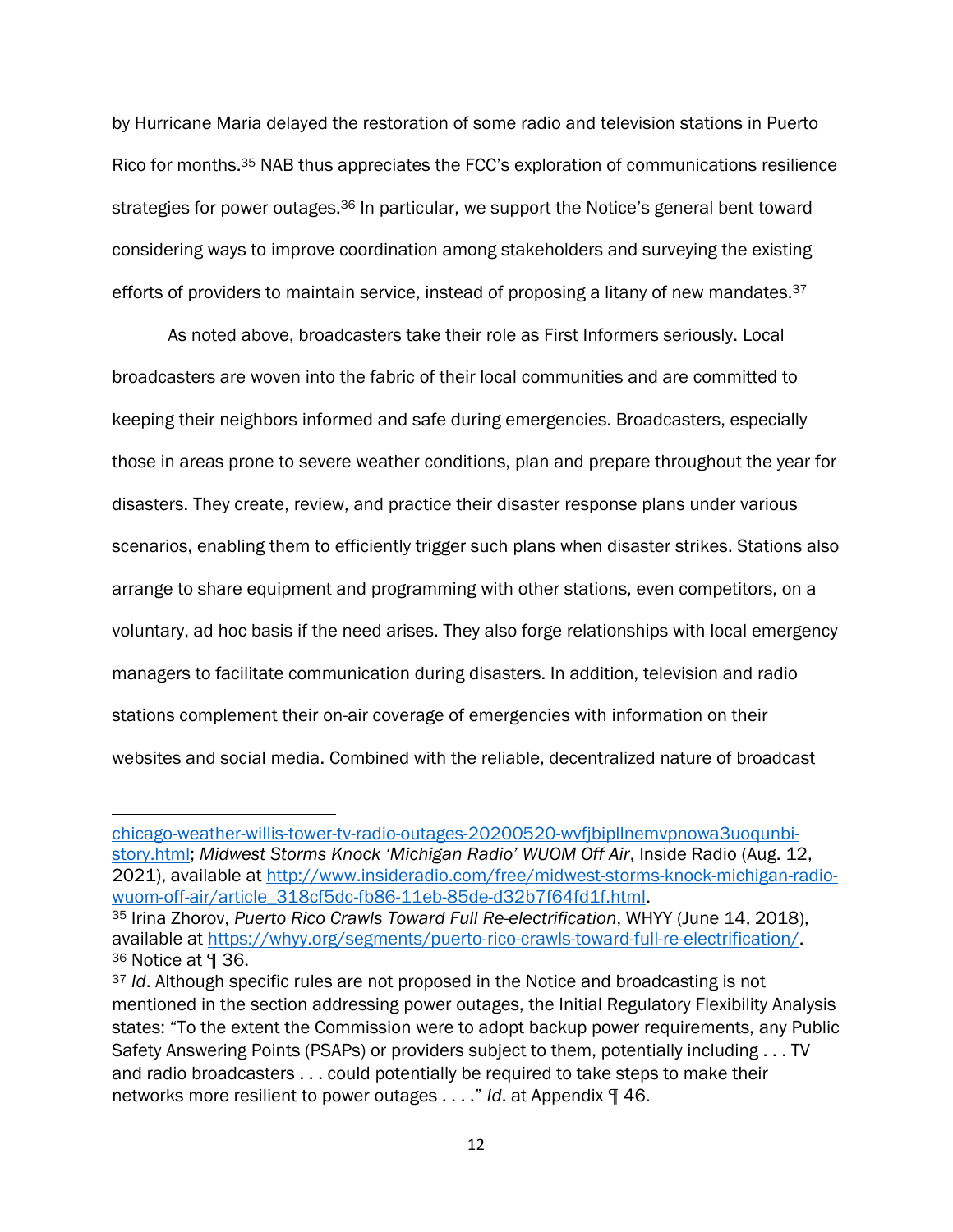infrastructure, these measures allow stations to serve their communities even when cell phone and wireless networks became unreliable. Relevant to the Notice, broadcasters also take steps to prepare for extended power outages. NAB has collected information from some broadcasters in response to the FCC's questions regarding communications providers' coordination with power companies, backup power advance preparations, and other factors that may affect providers' plans for maintaining operations in the event of a power failure.<sup>38</sup>

Broadcasters first make clear that any efforts in this context depend on a station's financial resources and likelihood of experiencing a prolonged power failure. We understand that most stations in hurricane-prone areas invest in back-up generators and maintain fuel reserves, and that such reserves allow a station to run from two days to five days before refueling is needed. Stations in more rural areas tend to have higher reserves. Many stations execute contracts with power companies to pre-arrange refueling during disasters, or have found that the time provided by their fuel reserves is sufficient to arrange for refueling during a disaster. On the other hand, some stations have never experienced an extended power outage and see less need for auxiliary power. The overall lesson is that stations have every incentive to stay on the air during an emergency and weigh all the relevant factors when deciding whether to install a generator and how much backup fuel to store.

Access is another important consideration. Sometimes, despite a station's advanced planning to pre-arrange for fuel deliveries, suppliers are unable to access a station's facilities due to downed trees or topographic issues like snow-bound roads.

<sup>38</sup> *Id*. at ¶¶ 37-39.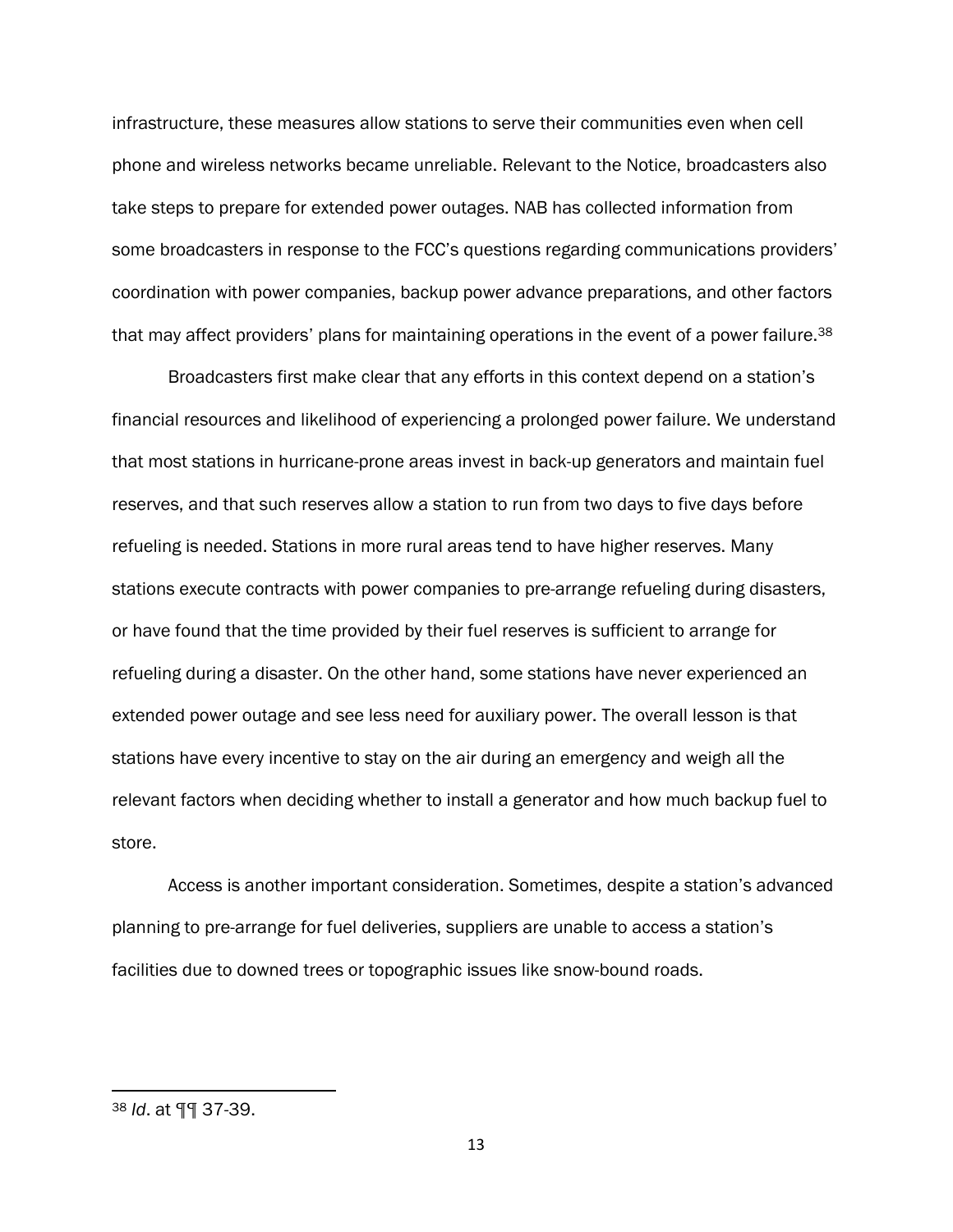Thus, certain opportunities exist for the FCC to be helpful. First, the FCC should work with its government partners to prioritize the restoration of electricity to broadcasters, or alternatively, the delivery of fuel for generators. After local public safety and medical service providers, service to communications providers should be considered among the most critical functions as an electrical grid is repaired. The FCC could convene stakeholders, including power companies, to emphasize the importance of prioritizing assistance to radio and television stations. For example, the Department of Homeland Security Cybersecurity & Infrastructure Security Agency (CISA) often issues letters during disasters that encourage suppliers to prioritize fuel allocations to communications providers, however, supplier response is voluntary. The FCC should consider ways to reenforce CISA's efforts to support communications providers' efforts to obtain fuel during times of crisis.

The FCC should also consider ways to foster access by broadcasters to their studios and transmitters during times of crisis in a safe manner that does not impede emergency public safety and medical services. Again, DHS issues letters to encourage local police and public safety to permit communications providers to access their facilities during times of crisis. The CISA guidance lists broadcast personnel among workers who provide "essential critical services." <sup>39</sup> The letters are intended to promote the ability of such workers to continue to work during periods of community restrictions, social distancing, and/or emergency directives issued by state and local agencies and officials. Again, however, such letters are issued as a courtesy and broadcast personnel are sometimes delayed or refused access to their facilities by local law enforcement that are unfamiliar with the CISA guidance.

<sup>39</sup> *Essential Critical Infrastructure Workforce Guidance Version 4.1*, DHS CISA at 19 (Aug. 10, 2021), available at [https://www.cisa.gov/sites/default/files/publications/ essential](https://www.cisa.gov/sites/default/files/publications/%20essential%20critical%20infrastructure_workforce-guidance_v4.1_508.pdf)  [critical infrastructure\\_workforce-guidance\\_v4.1\\_508.pdf.](https://www.cisa.gov/sites/default/files/publications/%20essential%20critical%20infrastructure_workforce-guidance_v4.1_508.pdf)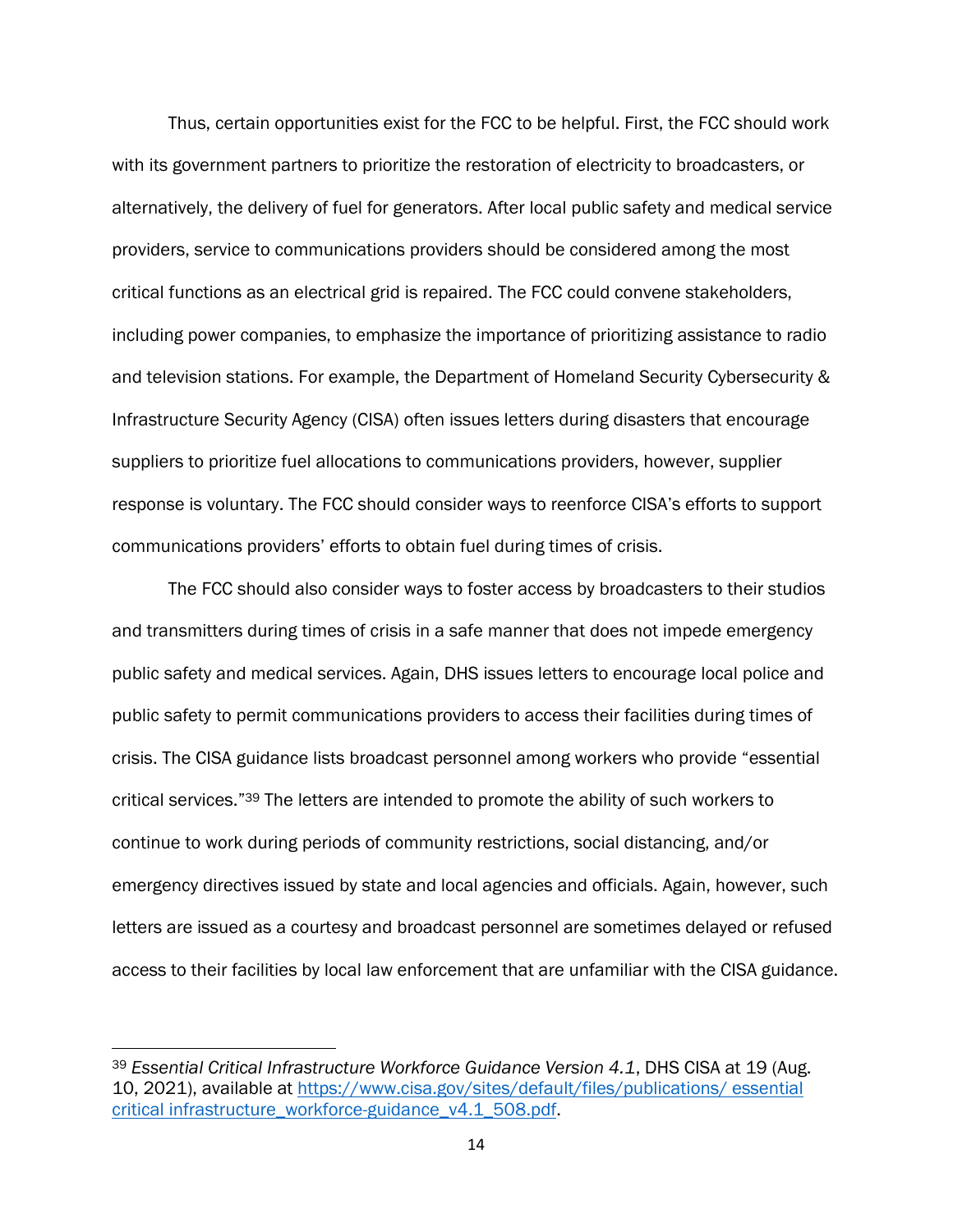The FCC could provide valuable assistance by helping to educate local emergency managers and law enforcement about the importance of permitting broadcasters to repair their facilities following a disaster.

Additional mandates regarding backup fuel are unnecessary. Broadcasters already install generators and maintain fuel reserves to the best of their ability, depending on their financial resources, geography, and needs and interests of their community. Imposing any backup fuel requirements would only burden broadcasters that have already weighed the costs and benefits and determined their needs. Radio and television stations already have every incentive to stay on the air during times of crisis and no amount of government intervention will change this calculation.

Moreover, NAB respectfully submits that a lack of evidence of a problem further undercuts the needs for more rules. Specifically, even during a major disaster that knocks some radio and television stations off the air, most continue operations. For example, the FCC's communications status report dated August 30, 2021, shows that during the immediate aftermath of Hurricane Ida, only two out of 17 television stations reported being out of service, and only five out of 30 radio stations reported being out of service. Compare this to the more than 52% of cell sites in Louisiana that lost service.<sup>40</sup> Not only does this demonstrate that broadcast stations are far more likely to remain operational than other communications providers during a disaster, but that the broadcasting industry's decentralized, diffuse system provides redundant sources of service. In other words, if a few radio or television stations are knocked off the air by severe weather, there will almost always be dozens of other stations still up and running that the public can turn to for

<sup>40</sup> *Communications Status Report for Areas Impacted by Hurricane Ida*, FCC (Aug. 30, 2021), available at [https://www.fcc.gov/Ida.](https://www.fcc.gov/Ida)